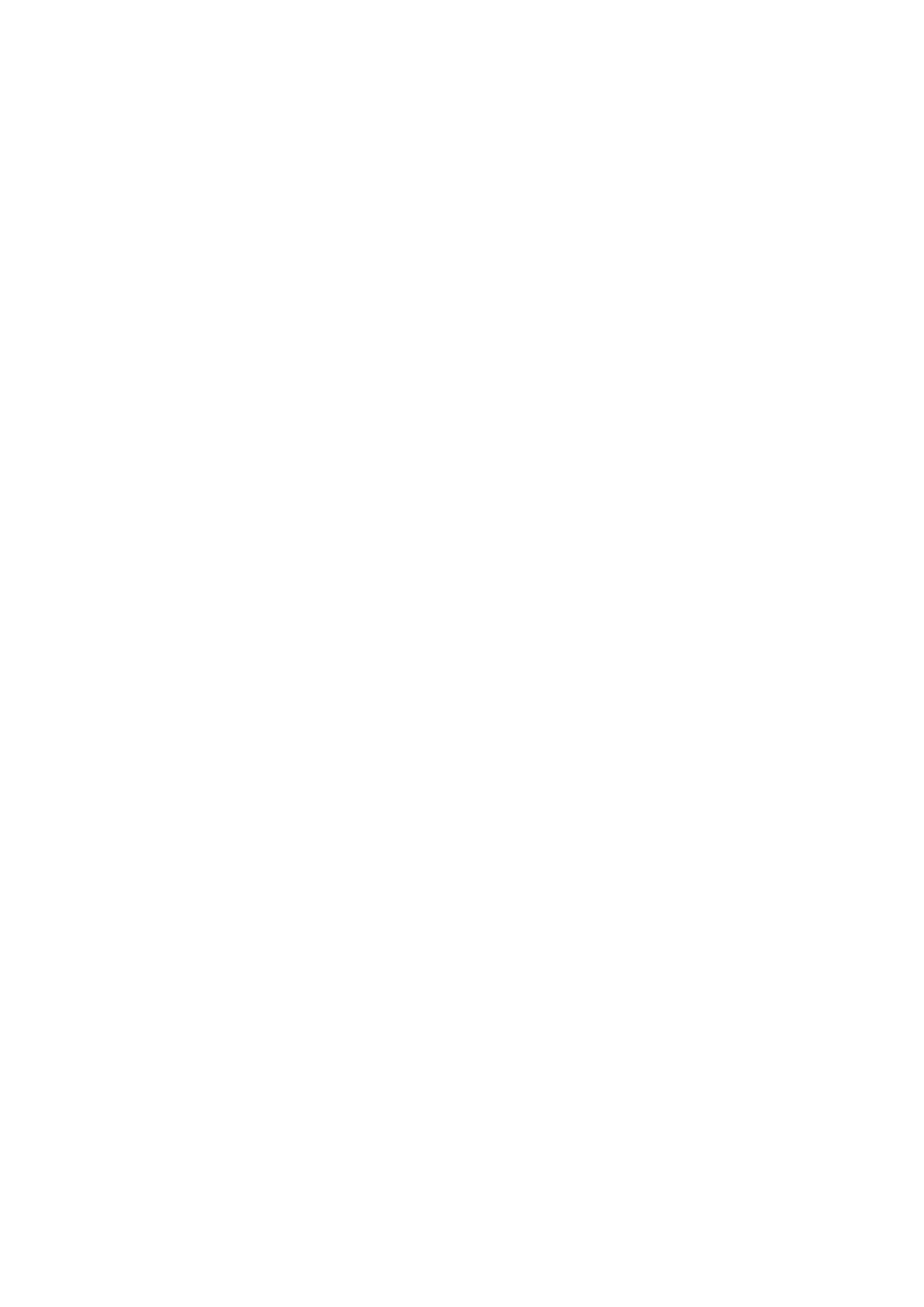# **CITY OF COCKBURN**

# **MINUTES OF SPECIAL COUNCIL MEETING HELD ON WEDNESDAY, 20 SEPTEMBER 2006 AT 6:15 PM**

#### **PRESENT:**

#### **ELECTED MEMBERS**

| Mr S Lee       | Mayor        |
|----------------|--------------|
| Mr R Graham    | Deputy Mayor |
| Ms A Tilbury   | Councillor   |
| Mr I Whitfield | Councillor   |
| Mr T Romano    | Councillor   |
| Mr J Baker     | Councillor   |
| Mrs S Limbert  | Councillor   |
| Mrs V Oliver   | Councillor   |
|                |              |

#### **IN ATTENDANCE**

| Mr S. Cain      | $\sim$     | <b>Chief Executive Officer</b>                |
|-----------------|------------|-----------------------------------------------|
| Mr D. Green     | $\sim 100$ | Director, Administration & Community Services |
| Mr A. Crothers  | $\sim 100$ | Director, Finance & Corporate Services        |
| Mr M. Littleton | $\sim 100$ | Director, Engineering & Works                 |
| Mr D. Arndt     | $\sim$     | Director, Planning & Development              |
| Mr B. Pinto     | $\pm$      | Secretary/PA to Director, Finance & Corporate |
|                 |            | <b>Services</b>                               |

#### **1. DECLARATION OF MEETING**

The Presiding Member declared the meeting open at 6.20 pm

#### **2. APPOINTMENT OF PRESIDING MEMBER (If required)**

Nil.

#### **3. DISCLAIMER (Read aloud by Presiding Member)**

Members of the public, who attend Council Meetings, should not act immediately on anything they hear at the Meetings, without first seeking clarification of Council's position. Persons are advised to wait for written advice from the Council prior to taking action on any matter that they may have before Council.

**1**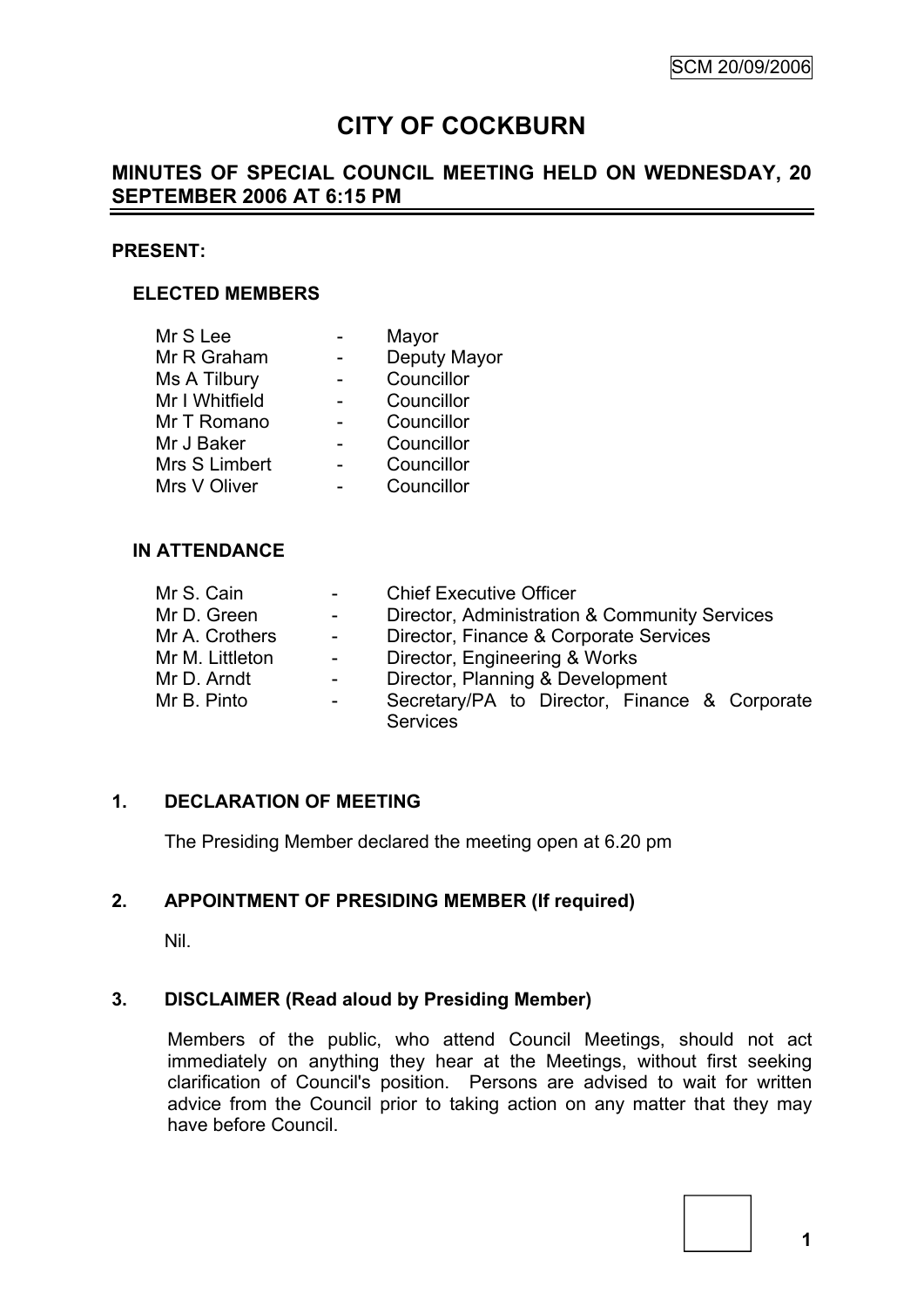#### **4. ACKNOWLEDGEMENT OF RECEIPT OF WRITTEN DECLARATIONS OF FINANCIAL INTERESTS AND CONFLICT OF INTEREST (by Presiding Member)**

Nil

## **5 (SCM 20/09/2006) - APOLOGIES & LEAVE OF ABSENCE**

Clr K Allen - Apology Clr L Goncalves - Apology

#### **6. PUBLIC QUESTION TIME**

Nil

## **7. DECLARATION BY COUNCILLORS WHO HAVE NOT GIVEN DUE CONSIDERATION TO MATTERS CONTAINED IN THE BUSINESS**

Nil

## **8 (SCM 20/09/2006) - PURPOSE OF MEETING**

The purpose of the meeting is to consider two land transactions being:

- (1) the purchase of a portion of land in accordance with the City's Road Programme 2006-2016; and
- (2) to dispose of a surplus portion of land originally acquired as part of a road reservation programme.

#### **9. COUNCIL MATTERS**

**9.1 (MINUTE NO 3273) (SCM 20/09/2006) - SALE OF LAND - LOT 101 BEELIAR DRIVE, BEELIAR - APPLICANT: COBURY NOMINEES (4414000) (KJS) (ATTACH)**

| <b>RECOMMENDATION</b> |
|-----------------------|
| That Council:         |

- (1) accept the offer to purchase a portion of Lot 101 Beeliar Drive Beeliar (area 1583 square metres, as shown on the attachment), for a total consideration of \$480,000 from Coburg Nominees Pty Ltd subject to:
	- 1. The provisions of section 3.58 of the Local Government Act 1995 being complied with.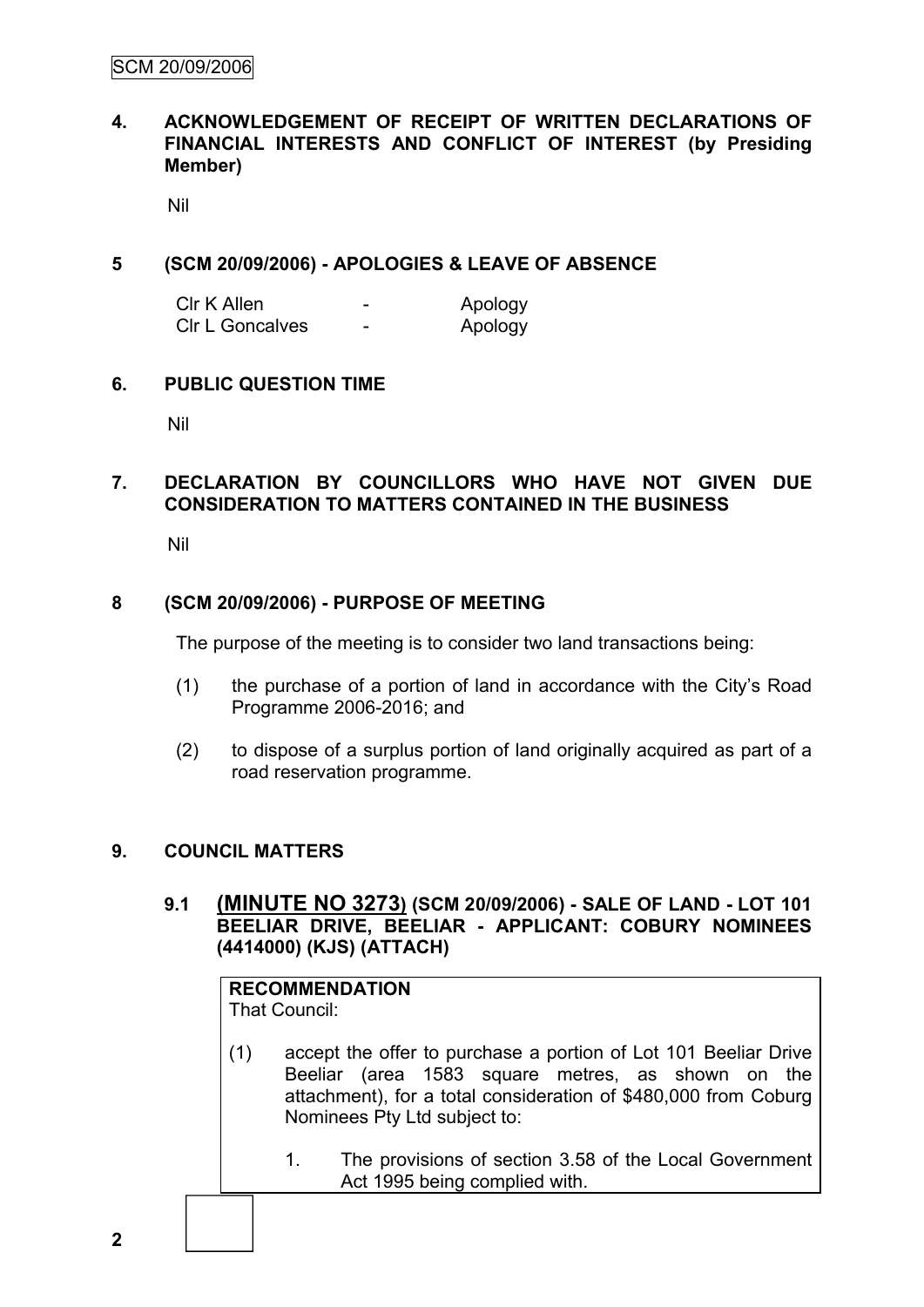- 2. The balance of Lot 101 South of Beeliar drive being at least 2005 square metres in area.
- 3. Coburg Nominees providing services to the balance land referred to in 1.3 above, including water, sewerage and power.
- 4. Coburg Nominees meeting all costs associated with survey and registration associated with the acquisition.
- (2) investigate options for the further development of the balance 2005 square metre portion of lot 101; and

(3) allocate proceeds of the sale to the Land Development Reserve Fund.

**TO BE CARRIED BY AN ABSOLUTE MAJORITY OF COUNCIL**

# **COUNCIL DECISION**

MOVED Clr S Limbert SECONDED Clr I Whitfield the recommendation be adopted subject to the following amendments:

- (1) delete "Cobury" from the heading and substitute with "Coburg"; and
- (2) delete "1.3" from sub-recommendation(1) 3 of the recommendation and substitute with "1.2".

# **CARRIED BY ABSOLUTE MAJORITY OF COUNCIL 8/0**

# **Reason for Decision**

Correction of errors to recommendation contained in the Agenda.

# **Background**

Council at its meeting held on 21 December 2004.

- 1. Reject the offer to purchase portion of Lot 101 Beeliar Drive area 1583 square metres for a consideration of \$95,000 from Coburg Nominees Pty Ltd;
- 2. Countered the offer by Coburg Nominees Pty Ltd to purchase portion of Lot 101 Beeliar Drive of 1583 square metres for a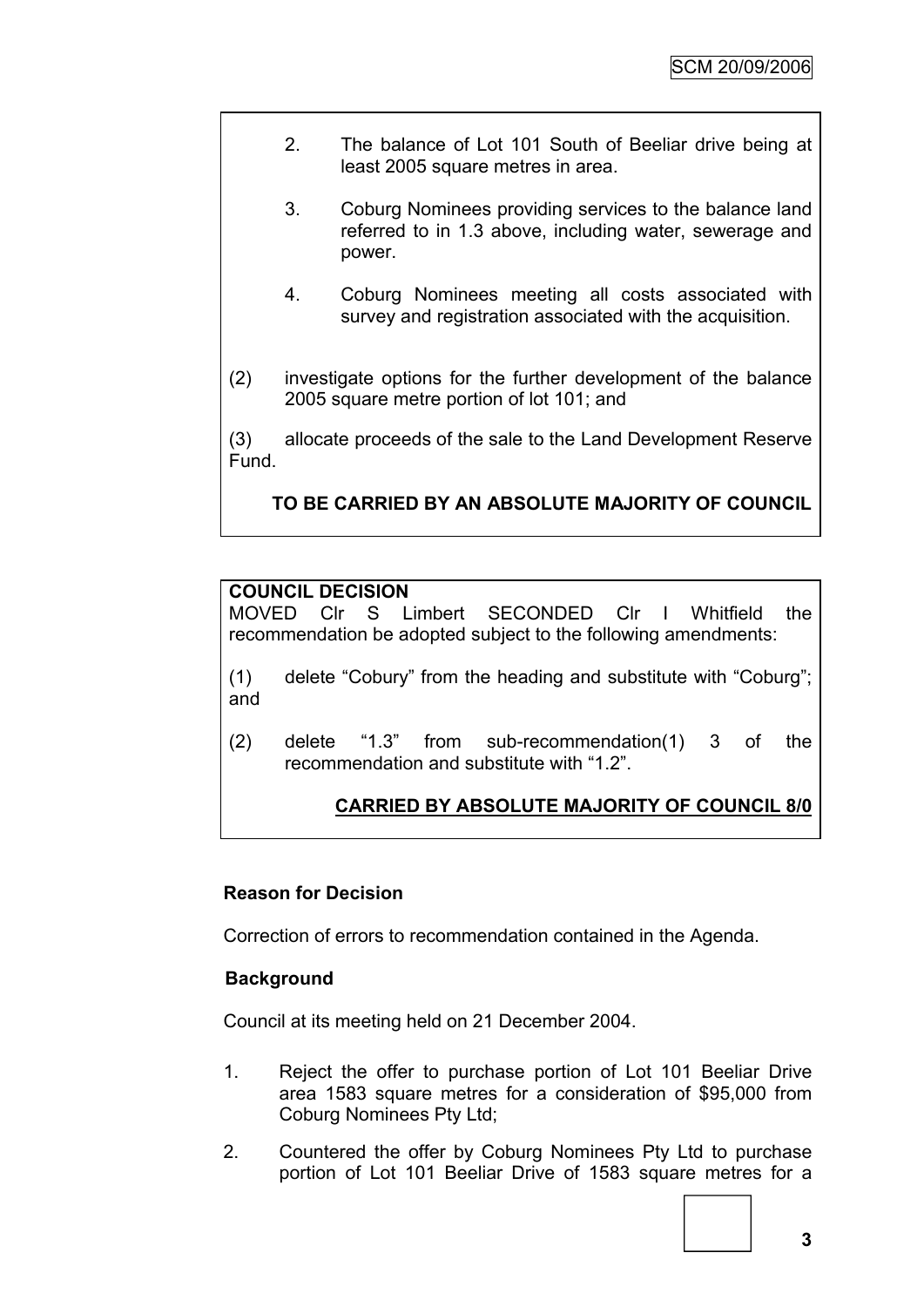consideration of \$116,000, subject to the provisions of Section 3.58 of the Local Government Act 1995 being complied with.

#### **Submission**

Coburg Nominees have written to the City with an offer to purchase portion of City of Cockburn freehold lot 101 Beeliar Drive Beeliar. The offer includes the provision of roads and services to the portion of Lot 101 South of Beeliar Drive, which is to be retained by the City.

#### **Report**

Council resolution of 21 December 2004 was not taken up due to uncertainty of subdivision approval. This uncertainty was due to a proposal by Cockburn Cement to commence quarrying operations south of this location. The subdivision would have then been within a buffer and not possible. Coburg Nominees is a holding company owned by Urban Focus. Urban Focus is the project manager of a 55 lot subdivision development (lot 77 & 78 Birchley Road), which adjoins Lot 101 to the south.

The design of the subdivision utilizes the required portion of lot 101 mainly as road reserve to service and give access to the proposed residential lots on the eastern portion of the subdivision.

In negotiations a proposal was put forward where by an equal area land exchange was explored. Valuation advice from licensed valuers McGees, show that the land exchange proposal would result in lower profit to the City, when compared to the recommended proposal. The City would receive serviced lots at the conclusion of the development; which would then be put on the market. The risk being that the market could correct by the subdivision completion date in January 2007. It is considered prudent to factor in the return to the City at the outset, in any contract of sale.

Provisions of section 3.58 of the Local Government Act require the proposed sale of the City's land by private treaty, to be advertised with details of the purchaser, purchase price and a market valuation undertaken not less than 6 months prior to the sale.

The consideration offered by Coburg has been market tested by the City's Land Administration section and is in excess of expected market value.

The balance of the land to be retained by the City has an area of 2005 square metres, which could be subdivided into 4 lots or rezoned to R30 on R40, which would result in a 6 to 8 unit site. The proposed investigation will determine estimated selling prices, development costs and time lines for the two options.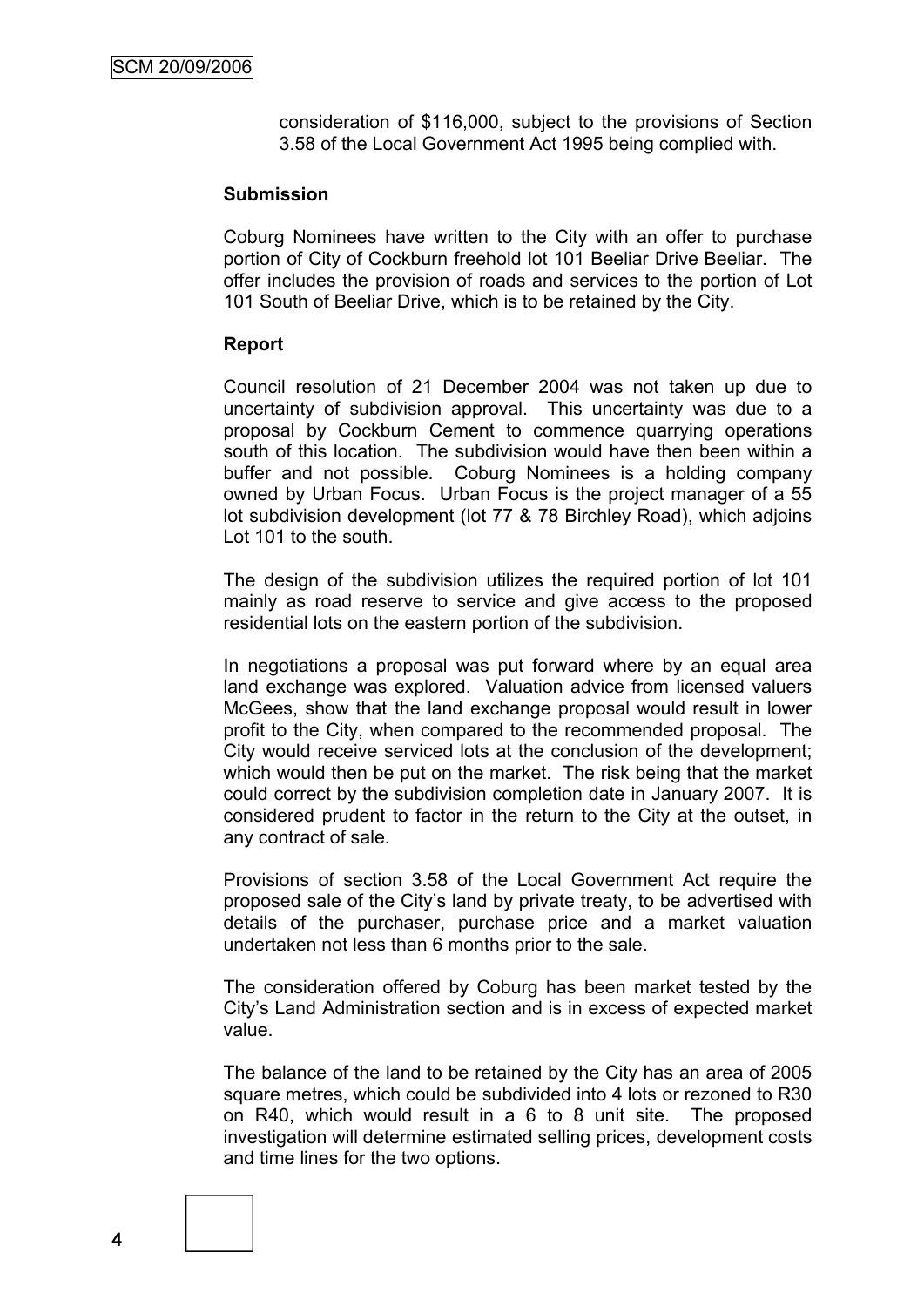# **Strategic Plan/Policy Implications**

#### *Demographic Planning*

*• To ensure the planning of the City is based on an approach that has the potential to achieve high levels of convenience and prosperity for its citizens.*

#### *Governance Excellence*

*• To conduct Council business in open public forums and to manage Council affairs by employing publicly accountable practices.*

#### **Budget/Financial Implications**

Proceeds of the sale will be transferred to the Land Development Reserve fund.

#### **Legal Implications**

Provisions of Section 3.58 of the Local Government Act 1995 apply.

#### **Community Consultation**

Details of the sale will be advertised in a newspaper for state-wide publication.

#### **Attachment(s)**

- (1) Locality Plan
- (2) Structure Plan
- (3) Offer to Purchase

#### **Advice to Proponent(s)/Submissioners**

The Proponent(s) of the proposal have been advised that this matter is to be considered at the 20 September 2006 Special Council Meeting.

#### **Implications of Section 3.18(3) Local Government Act, 1995**

Nil.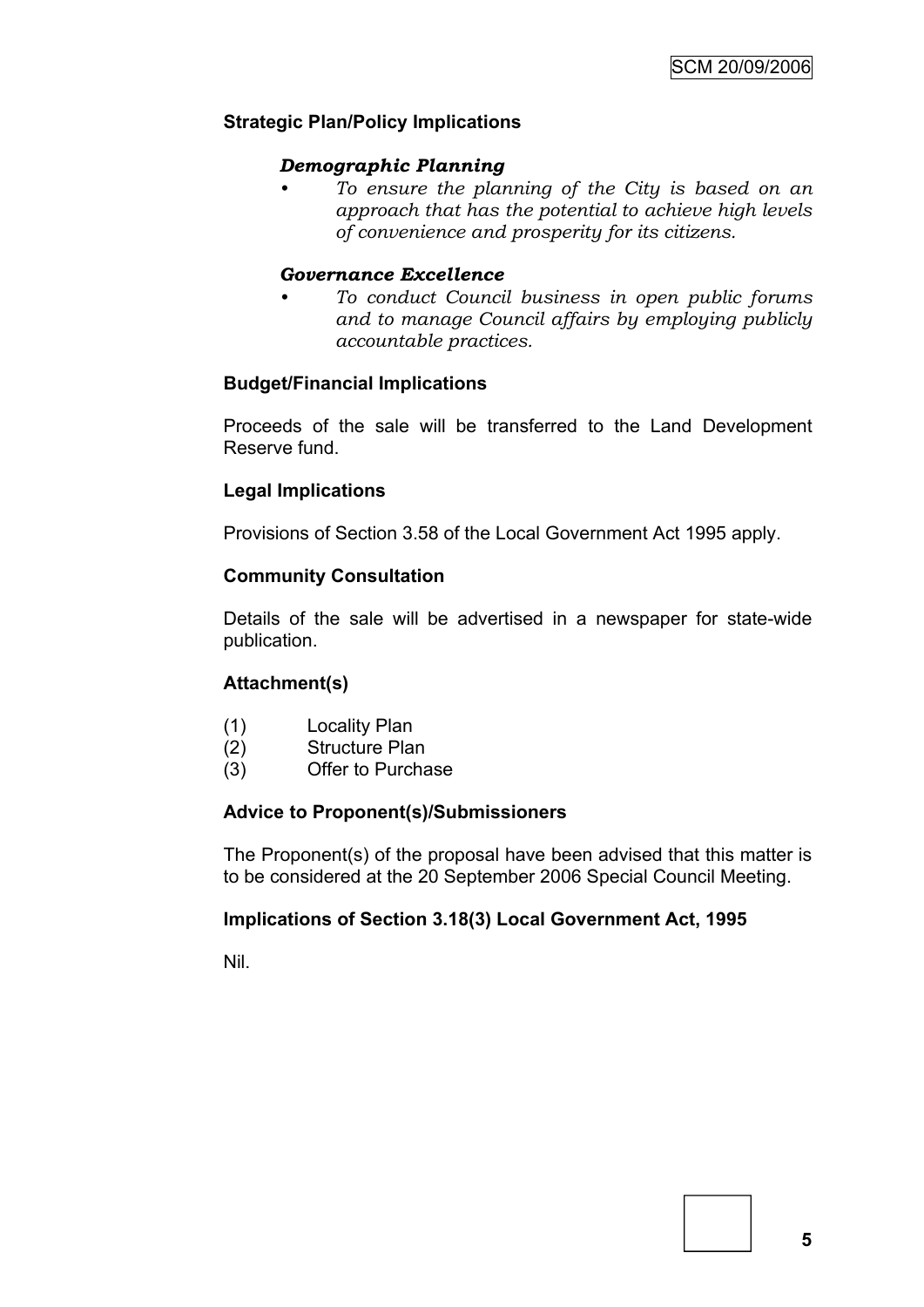# **9.2 (MINUTE NO 3274) (SCM 20/09/2006) - PURCHASE OF PT LOT 410 MIGUEL ROAD - SPEARWOOD AVENUE REDEVELOPMENT (4109346; 4113473; 4413031) (ML) (ATTACH)**

#### **RECOMMENDATION** That Council:

(1) pay \$90/m2 for the land required from LOT 410 Miguel Road with settlement of the purchase price to be made by the 30 November 2006 unless some other suitable arrangements are agreed between the parties;

- (2) grant Moltoni Corporation access to the site via the approved railway reserve once an appropriate agreement once that access way has been finalized; and
- (3) grant Moltoni Corporation access to the railway reserve for the purpose of road construction and site preparation including fencing and site establishment.

# **TO BE CARRIED BY AN ABSOLUTE MAJORITY OF COUNCIL**

# **COUNCIL DECISION**

MOVED Clr V Oliver SECONDED Clr A Tilbury that the recommendation be adopted subject to amending Clause (2) to read as follows:

(2) grant Moltoni Corporation access to the site via the approved railway reserve once an appropriate agreement has been reached and the accessway has been finalised; and

# **CARRIED BY ABSOLUTE MAJORITY OF COUNCIL 8/0**

#### **Reason for Decision**

Correction of error to the recommendation contained in the Agenda.

#### **Background**

The City first applied for funding from the Regional Road Group (RRG) for the redevelopment of Spearwood Avenue between Barrington Road and Sudlow Road in May 2004. Spearwood Avenue will provide an important link for the Bibra Lake Commercial and Industrial precinct to the major east/west distributors of Stock Road and Beeliar Drive with traffic projected to increase to 25,000 vpd by 2016 (*ref* - Uloth District Traffic Study). Both State and Local Government commitment to this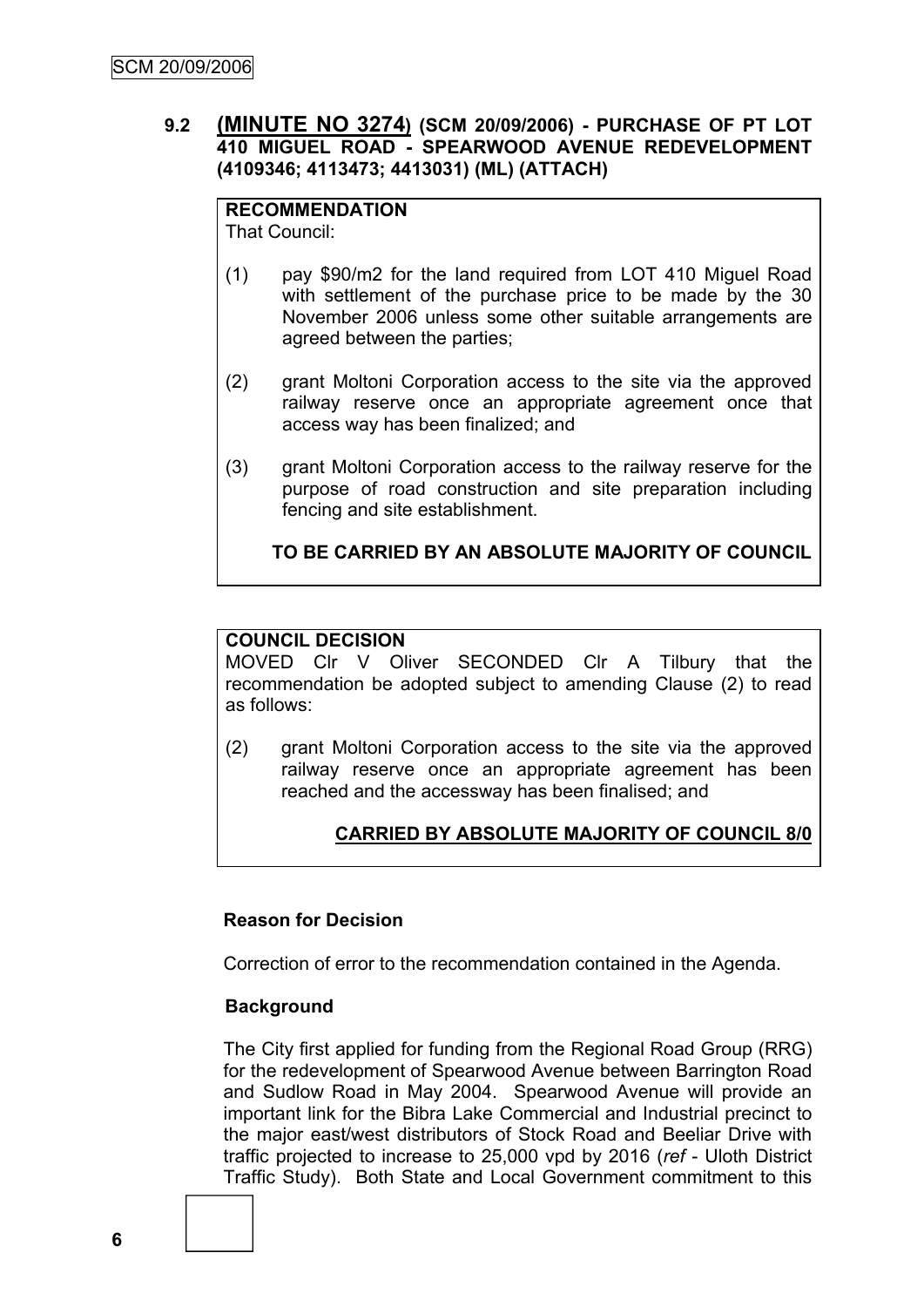project has been demonstrated by the linkages created through the Spearwood bridge constructed in 2004.

RRG has now included this project in its funding schedule over the next 2 financial years. Spearwood Avenue has been estimated to cost approximately \$4Million with \$2.67Million generated through the fund. The project requires 35,516m2 of land acquisition (refer to plan) to create the necessary road reservation. Officers have commenced negotiations with a number of land owners to secure the necessary land.

Lot 410 Miguel Road is currently the subject of a landfill application by Moltoni Corporation. Part of this Lot is required for the redevelopment of Spearwood Avenue and the recent approvals conditioned the provision of access arrangements to the land acquisition. At the Council Meeting held on 8 June 2006 it was resolved that Council:

- *"(2) on approval from PTA of (1) above, enter into a licence with Moltoni Corporation Pty Ltd for a 3 year period for Moltoni to use the 10 metre wide lease area for truck movements associated with the approved landfill of Lot 410 and 451 subject to:"*
	- *".5. Agreement being reached on the acquisition of the Spearwood Avenue land requirement on Lot 410 as agreed by Licensed Valuers representing the Council and Moltoni Corporation."*

#### **Submission**

Negotiations have been completed over PT Lot 410 and officers now seek Council's endorsement to finalise the land acquisition.

#### **Report**

After discussions with Robert Moltoni on the 24 August 2006 regarding the land acquisition of PTN Lot 410 Miguel Road, their access arrangements for the landfill and a subsequent verbal offer to sell the required portion of land for \$100/m2, officers sought a review of the valuation conducted by Jeff Spencer & Associates in February of this year to appropriately quantify the increase in land value since that time. An addendum to that valuation was prepared by Jeff Spencer & Associates which considered the latest market evidence with an emphasis on the latest industrial land transactions that had taken place since February 2006 (copy attached). The assessment supports a valuation of \$90/m2 which represents an increase of \$30/m2 from the February valuation.

On the basis of the revised valuation and subject to Council's endorsement, an offer to purchase the land for \$90/m2 was lodged with



**7**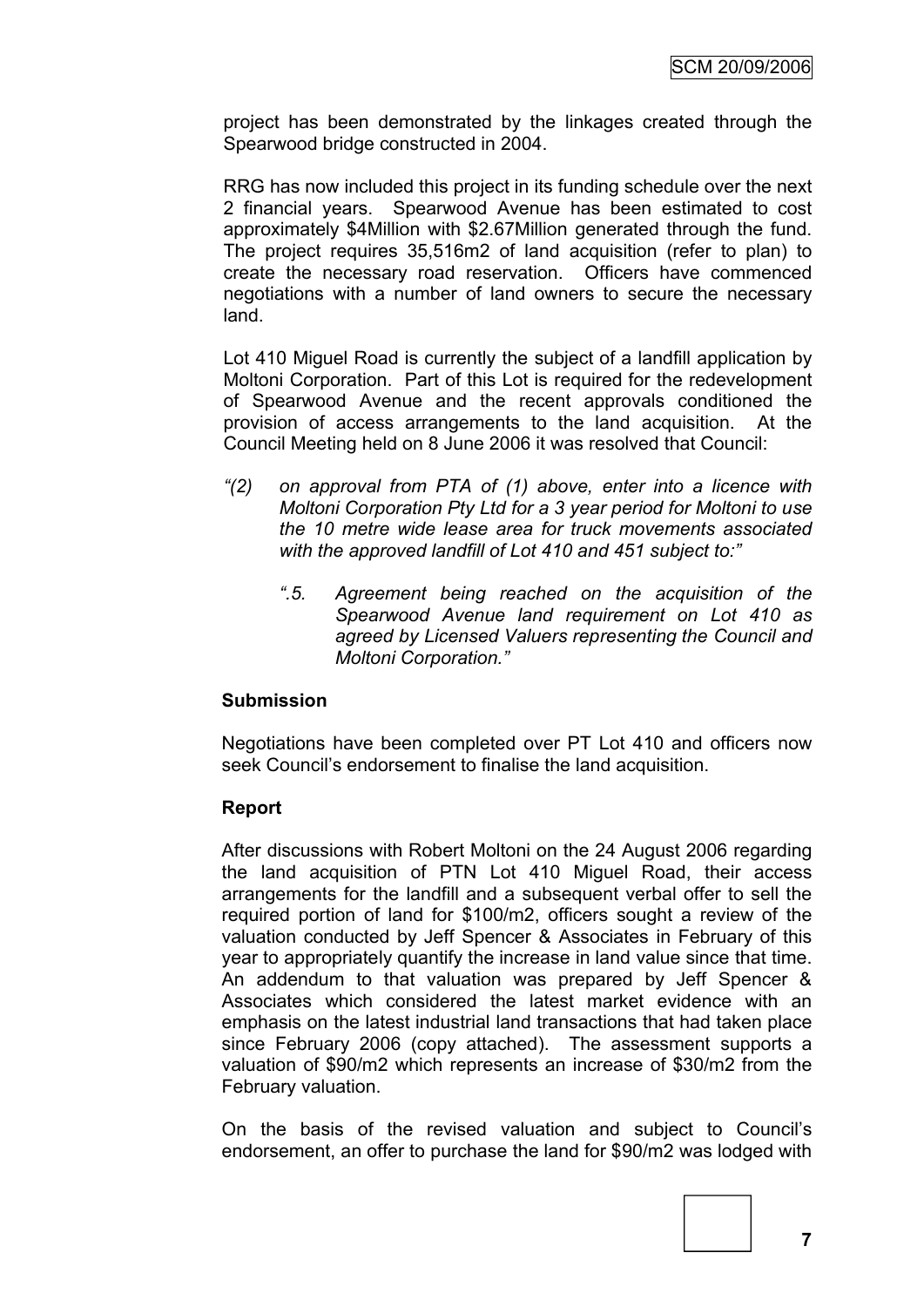Moltoni Corporation. The total consideration for the 9,052 m2 of land required to finalise the land acquisition was \$814,680.

Moltoni Corporation have responded to the offer and are prepared to sell the land to the council on the following terms:

- 1. Cockburn city council to pay the sum of \$814 680 with settlement of the purchase price, by the 30 November 2006.
- 2. Moltoni Holdings to retain right to fill the area of the road reserve to a standard of fill and compaction and finished levels suitable for future highway construction at no cost to council. (This is to allow complete filling of the "other " adjacent lands ).
- 3. Moltoni Holdings being granted Immediate access to the site via the approved railway reserve access way.
- 4. Moltoni Holdings being granted Immediate access for the purpose of road construction and site preparation including bore establishment, fencing site establishment followed by commencement of site filling operations.

Whilst the general terms of the acceptance are satisfactory, officers are not prepared to link any commitment to filling the entire road reserve with this land acquisition. Detail design of the Spearwood Avenue redevelopment has not yet been finalised and staff need to fully understand the extent of cut and fill necessary to complete the project. Where there is a mutual benefit to fill the land, the City would be happy to enter into further discussions with Moltoni Corporation however until that is fully determined, no commitment can be provided.

Officers are now keen to finalise the remainder of the land acquisition to ensure that the land costs do not continue to escalate beyond a manageable level. Officers will meet with the RRG in an attempt to seek approval to expend the funds to complete the land acquisition prior to starting construction. The approach will also need to identify the extent of additional funding required to complete the construction works. It must be acknowledged that there are no guarantees that additional funding will be forthcoming from the RRG. We are however not in a position to continue to defer a decision on this land acquisition nor to deny access to LOT 410 until some further commitment is provided for additional funding of the Spearwood Avenue project.

#### **Strategic Plan/Policy Implications**

#### *Transport Optimisation*

- *• To ensure the City develops a transport network that provides maximum utility for its users, while minimizing environmental and social impacts.*
- *• To construct and maintain roads which are convenient and safe for vehicles, cyclists and pedestrians.*

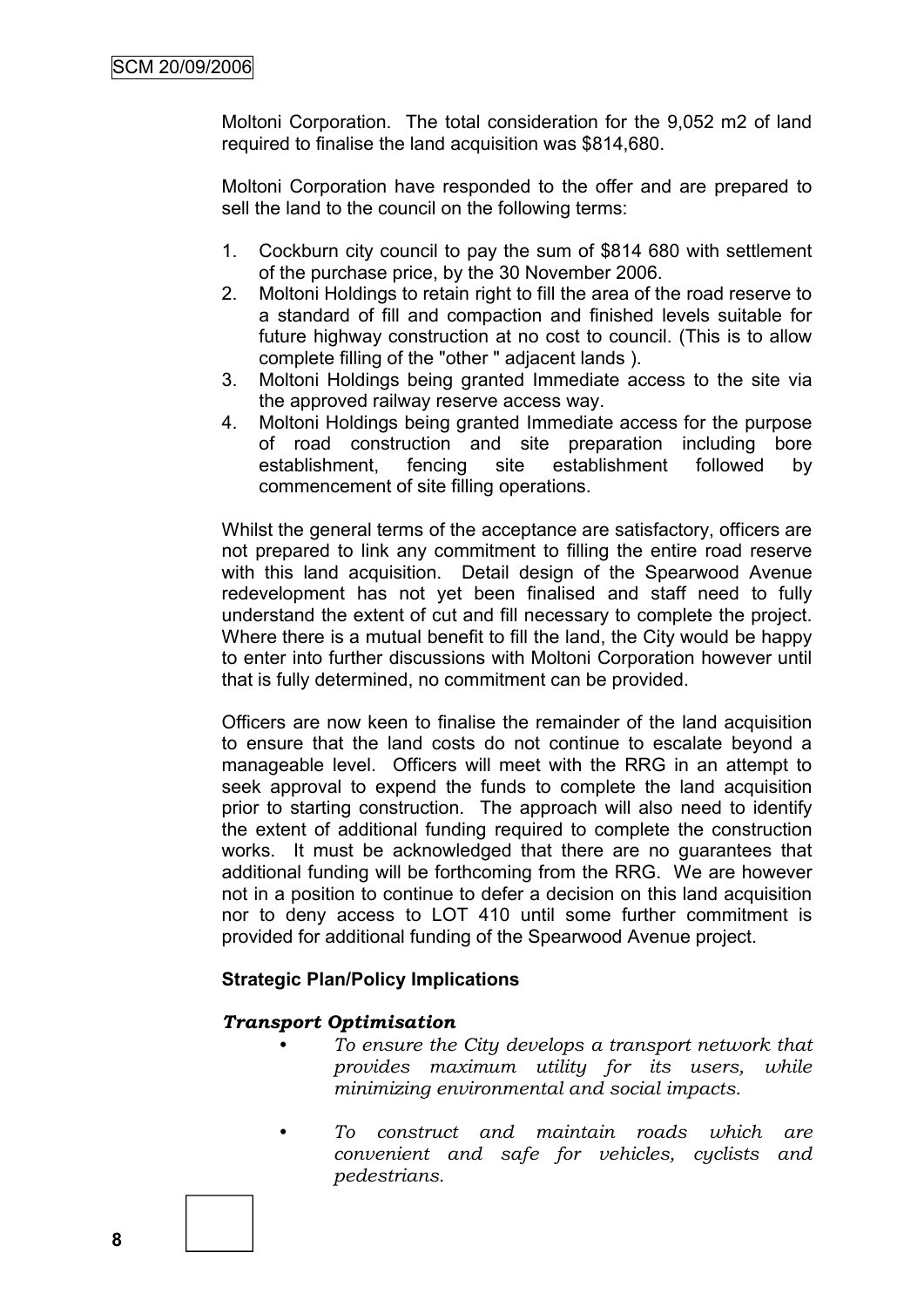*• To achieve provision of an effective public transport system that provides maximum amenity, connectivity and integration for the community.*

# **Budget/Financial Implications**

The project estimate prepared in 2004 was based on a land acquisition cost of \$40/m<sup>2</sup>. Whilst estimates included were conservative, they did not project land costs increasing to  $$90/m^2$ . The total estimated costs have subsequently increased from \$4 million to \$5.5 million, dependant on further increases to land and construction costs. This increase could potentially jeopardise further funding of this project by the RRG.

This land acquisition will be funded from the current budget allocation CW 2206-6200.

## **Legal Implications**

Section 168 of the Land Administration Act 1997 prescribes the process for acquiring the land.

This acquisition falls within the threshold of a 'major land transaction' prescribed and is an exempt land transaction in any event therefore Section 3.59 of the Local Government Act 1995 does not prevail.

#### **Community Consultation**

N/A

#### **Attachment(s)**

- (1) Letter re valuation from Jeff Spencer & Associates dated 13 September 2006.
- (2) Planned land acquisition.

#### **Advice to Proponent(s)/Submissioners**

The Proponent(s) have been advised that this matter is to be considered at the 2006 Special Council Meeting to be held on 27 September 2006.

#### **Implications of Section 3.18(3) Local Government Act, 1995**

Nil.